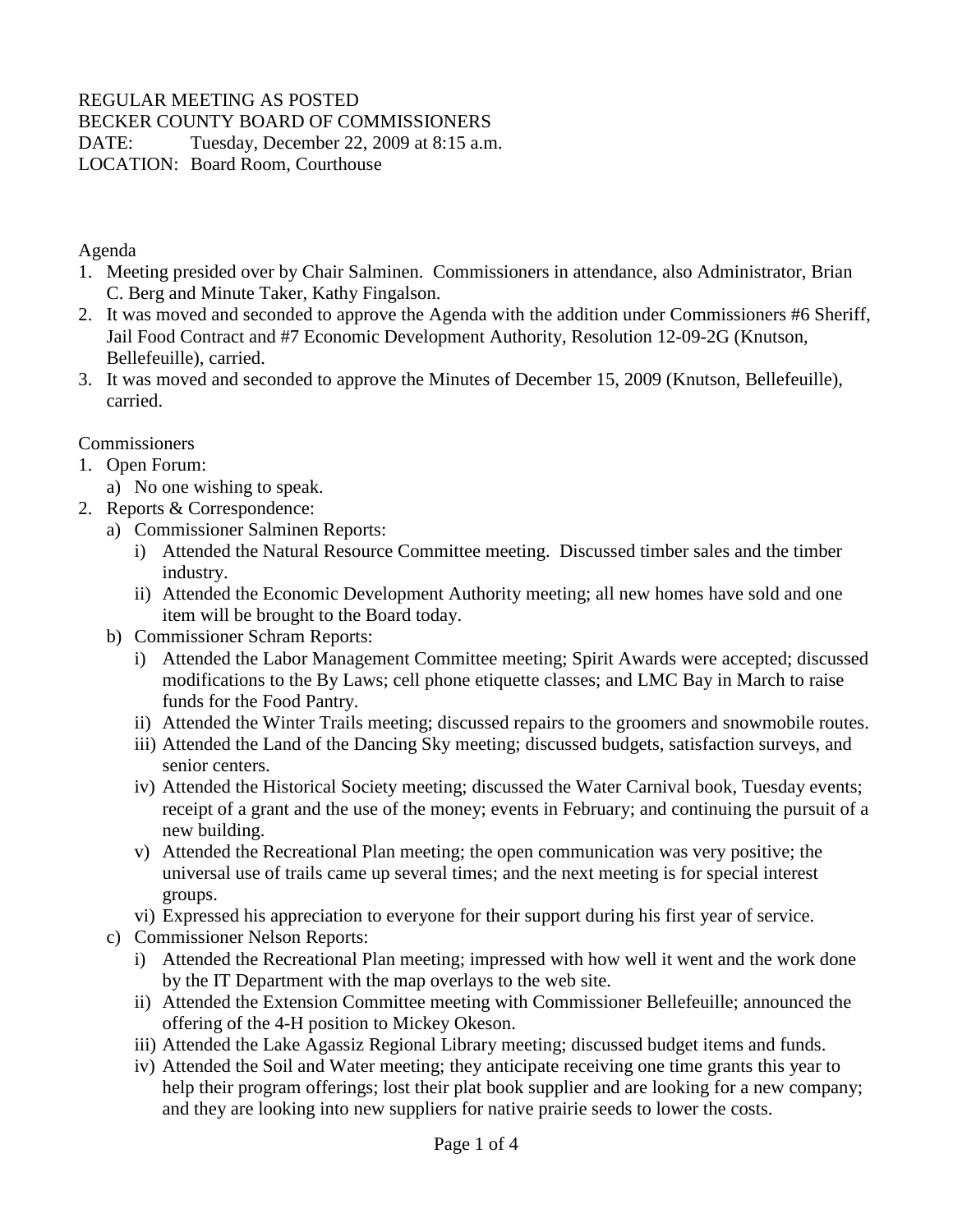- d) Commissioner Knutson Reports:
	- i) Attended the Recreational Plan meeting; impressed with the work done by the IT Department on the web site using google maps.
	- ii) Attended the Highway Five Year Plan meeting; will be brought to the Board today.
	- iii) Attended the Environmental Committee meeting; Joint Powers discussed; flow control of material and the Incinerator Project.
- e) Commissioner Bellefeuille Reports:
	- i) Attended the Mahube meeting; discussed the Christmas presents for children project and the volunteers involved.
	- ii) Attended the White Earth Weed and Seed Committee meeting; they have decided to cease pursuing the grant as the match monies were too large; instead go for smaller grants; main focus to be youth diversion projects for the Reservation; and they expressed their appreciation for Becker County's participation.
- 4. Brian Berg discussed the change of plan for Western Area City County Co-op.
- 5. It was moved and seconded to approve the 2010 Commissioners Compensation, Resolution 12-09-2B with no change from 2009 (Nelson, Bellefeuille), carried.
- 6. It was moved and seconded to approve the 2010 Budget, Resolution 12-09-2C, expenditures by fund \$38,337,966, revenues by fund \$38,678,221, tax levy for collection of \$17,501,553, and the Becker County Economic Development District is authorized to levy a tax for 2010 estimated to be \$175,633 (Knutson, Bellefeuille), carried.
- 7. It was moved and seconded to remove from the table the Jail Food Contract bid (Nelson, Bellefeuille), carried.
- 8. It was moved and seconded to reject any and all bids for the Jail Food Service (Bellefeuille, Knutson), carried.
- 9. It was moved and seconded to extend the Jail Food Contract with Aviands' utilizing Section 1 paragraph (a) allowing for a continuation of existing contract with Amendment 6 for calendar year 2010 (Nelson, Bellefeuille), carried.
- 10. It was moved and seconded to approve the Local Government Application Resolution 12-09-2G authorizing Becker County act as the legal sponsor for the project applied to the Department of Employment and Economic Development for funding this project on behalf of Cities of Callaway, Waubun and Mahnomen (Bellefeuille, Schram), carried.
- 11. Ryan Tangen presented the Budget books to the Commissioners representing the data in Resolution 12-09-2C.

# Auditor-Treasurer

1. There were no licenses or permits.

# Finance Committee Minutes

- 1. It was moved and seconded to approve the Claims with two over 90 day (1) Larry Knutson for \$3,528.10 and (2) Jeff Moritz for \$183.80 due to size of claim and the Auditor's Warrants for 12/15/09 in the amount of \$140,333.36 (Nelson, Knutson), carried.
- 2. The Human Services claims were not reviewed.
- 3. It was moved and seconded to approve the Human Resources request to establish the VEBA contributions to the Active Employees Plan for 2010, Resolution 12-09-2D (Schram, Knutson), carried.
- 4. It was recommended by the Finance Committee to approve the Sheriff's requests to reject all bids received for the 2010 food contract.
- 5. It was recommended by the Finance Committee to approve the Highway requests to authorize final payment for SAP 03-610-07 and 03-631-12.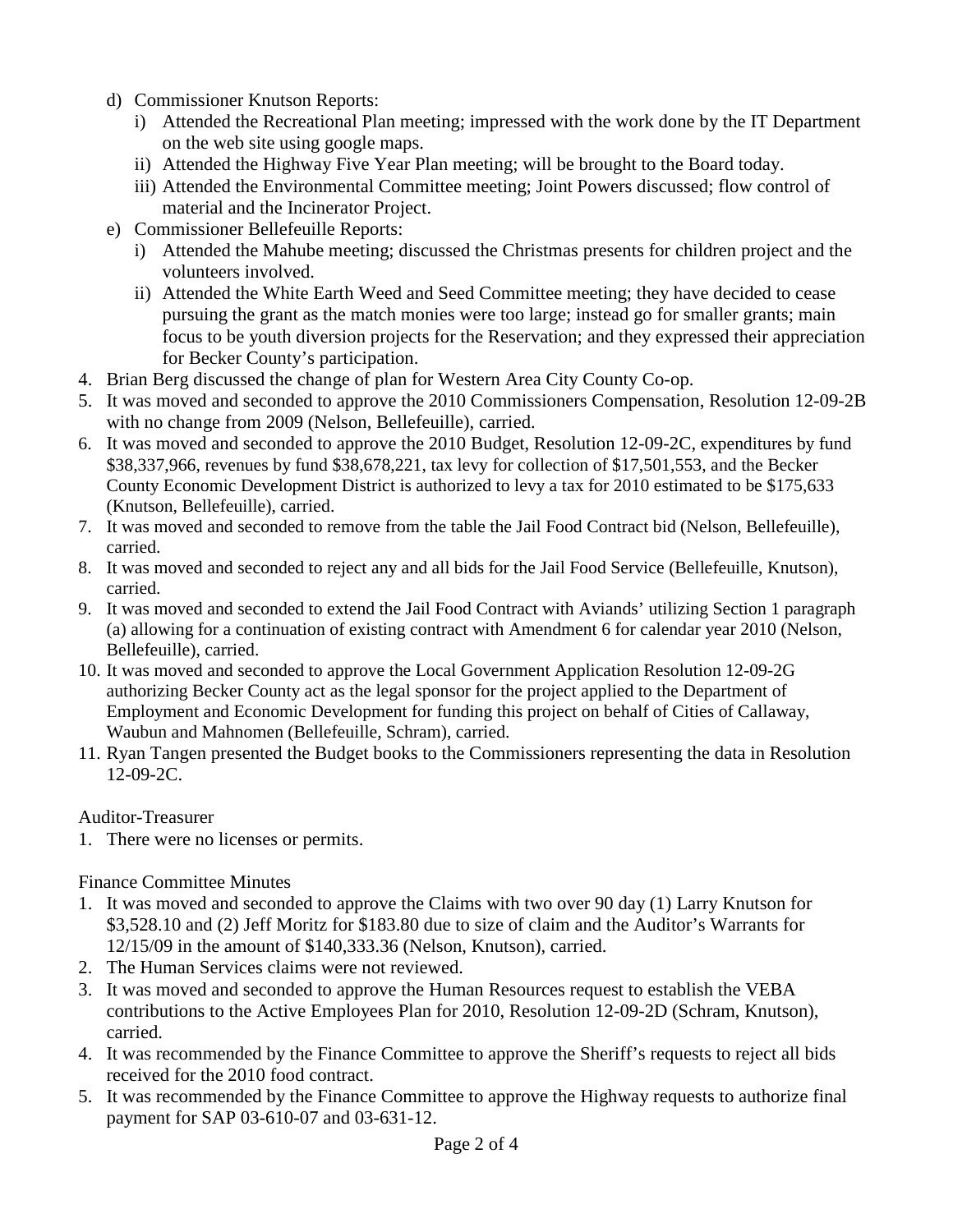- 6. It was recommended by the Finance Committee to approve the Auditor-Treasurer's request to approve the 2010 budget representing a 1.38% increase over 2009.
- 7. Mr. Berg requested consideration for establishing the Commissioners 2010 salaries.
- 8. Mr. Berg expressed a thank you to Ryan Tangen and his staff for their work on the Budget.

#### Environmental Services

- 1 . It was moved and seconded to approve the Solid Waster Haulers Licenses for 2010 for any hauler who meets the requirements by December 31, 2009 and to remove the volume report as a condition for approval from the listing (Nelson, Knutson), carried.
- 2 . Steve Skoog will send a letter to all the haulers reminding them of the end of the year requirements for their license and stipulating next year the paperwork must be in before getting Board approval for their license in 2011.

# County Attorney

- 1 . It was moved and seconded to close the session, Resolution 12-09-2A as authorized by statute to review the litigation posture at the court ordered Settlement Conference scheduled January 11, 2010 for Anderson, et al. (Bellefeuille, Knutson), carried.
- 2 . It was moved and seconded to open the session (Bellefeuille, Nelson), carried.

# Commissioner's Holiday Tea

1. The Commissioners hosted a Holiday Tea for all the employees and citizens of Becker County. The event was well attended.

#### Planning and Zoning

1. It was moved and seconded to concur with Planning and Zoning to approve the final plat of Wabaunaquat First Addition, White Earth Lake since there were no changes to the plat from the preliminary plat (Knutson, Bellefeuille), carried.

# Human Services

- 1. It was moved and seconded to approve the agenda with the addition under Transit of the Public Transit Participation Grant (Knutson, Schram), carried.
- 2. It was moved and seconded to accept the Adult Services Report, Child and Family Services Report, and Financial Assistance Report (Bellefeuille, Schram), carried.
- 3. It was moved and seconded to approve the Human Services Claims (Schram, Nelson), carried.
- 4. It was moved and seconded to accept the Community Health Report (Nelson, Bellefeuille), carried.
- 5. It was moved and seconded to approve the Community Health Claims (Nelson, Knutson), carried.
- 6. It was moved and seconded to approve acceptance of the Public Transit Participation Grant between Mn/DOT and Becker County Transit for 2010 with the local share being \$48,450 (Bellefeuille, Schram), carried.
- 7. It was moved and seconded to accept the Transit Ridership Report (Schram, Knutson), carried.
- 8. It was moved and seconded to approve the Transit Claims (Knutson, Bellefeuille), carried.

# Sheriff

1 . Sheriff Tim Gordon presented Michael Smith with the Minnesota State Sheriff's Association Volunteer of the Year Award and Ryan Swanson with the Becker County Sheriff's Office Life Saving Award. There were many citizens and employees for the City of Detroit Lakes in attendance.